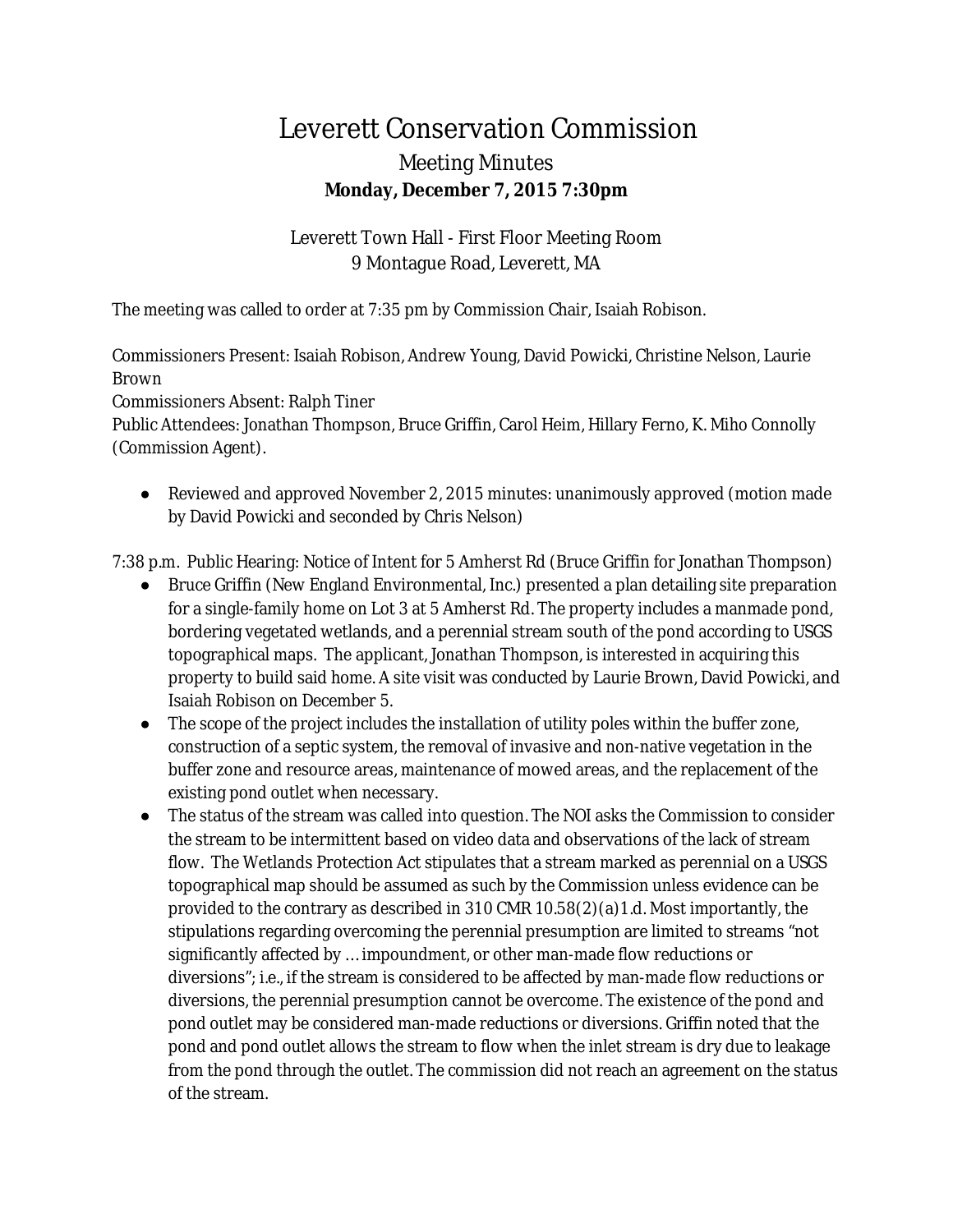- The status of the stream is important because regulations for perennial and intermittent streams. Perennial streams have a 200' riverfront area with more stringent regulations than those for the 100' buffer zone around intermittent streams. The proposed location of the septic system only slightly encroaches on a 100' buffer, but would be mostly inside a 200' riverfront resource area.
- Alternative locations for the septic system that may bring it out of possible 200' riverfront area were considered; however, these alternatives (including shifting the system further to the east, or to the north of the proposed house) would result in the further destruction of trees and disturbance to the environment, or would be unlikely due to previous grading that has removed topsoil to clay layer north of the house.
- The replacement of the pond outlet was discussed; the vertical portion is the piece in question. Replacement of the outlet would require drawdown of the water in the pond. Neither the applicant nor Griffin are certain of the depth of the pond or the drop in water level necessary to conduct the replacement. The possibility of classifying the pond as a fire pond to simplify drawdown was mentioned.
- The utility poles would be located along the driveway and are an exempt minor activity under the WPA.
- The current status of the property was discussed with regard to an Enforcement Order that had been filed for the property in 2005. One of the stipulations for the EO included planting native shrubs, evidence of which is not visible now. Original plans for the 2005 Enforcement Order were reviewed.
- Carol Heim, an abutter, presented the Commission with a list of questions (see attached). Her concerns revolved around the sale of illegally developed land and the possible ways for the Commission to prevent its exploitation. Since 1992 (pre-enforcement order) aerial photographs show a property that could have been considered for housing development, and because these concerns are outside the scope of an NOI hearing, the commission does not consider these concerns to be relevant to this particular meeting, but is appreciative of Heim's participation and is interested in helping with this project going forward.
- David Powicki made a motion to continue the meeting until February; seconded by Isaiah Robison.
	- A verdict on the NOI cannot be made until a DEP file number is issued and a response is received from the Natural Heritage and Endangered Species Program.
- The applicants were asked to bring in new plans that include delineation of a 200' riverfront area.

8:35 p.m. Administrative Matters

- Conservation Commission Vacancy left by Victoria Cliché: Will Sieruta may be interested in joining the commission. Christine Nelson will ask him.
- Requesting a CPA fund for trail-related costs
	- The Rattlesnake Gutter Trust would like to request a CPA fund for trail-related costs (e.g. bog bridges trail markers, signage, laminating maps, etc.)
	- David Powicki and Laurie Brown volunteered to contact the CPA and complete the paperwork for January.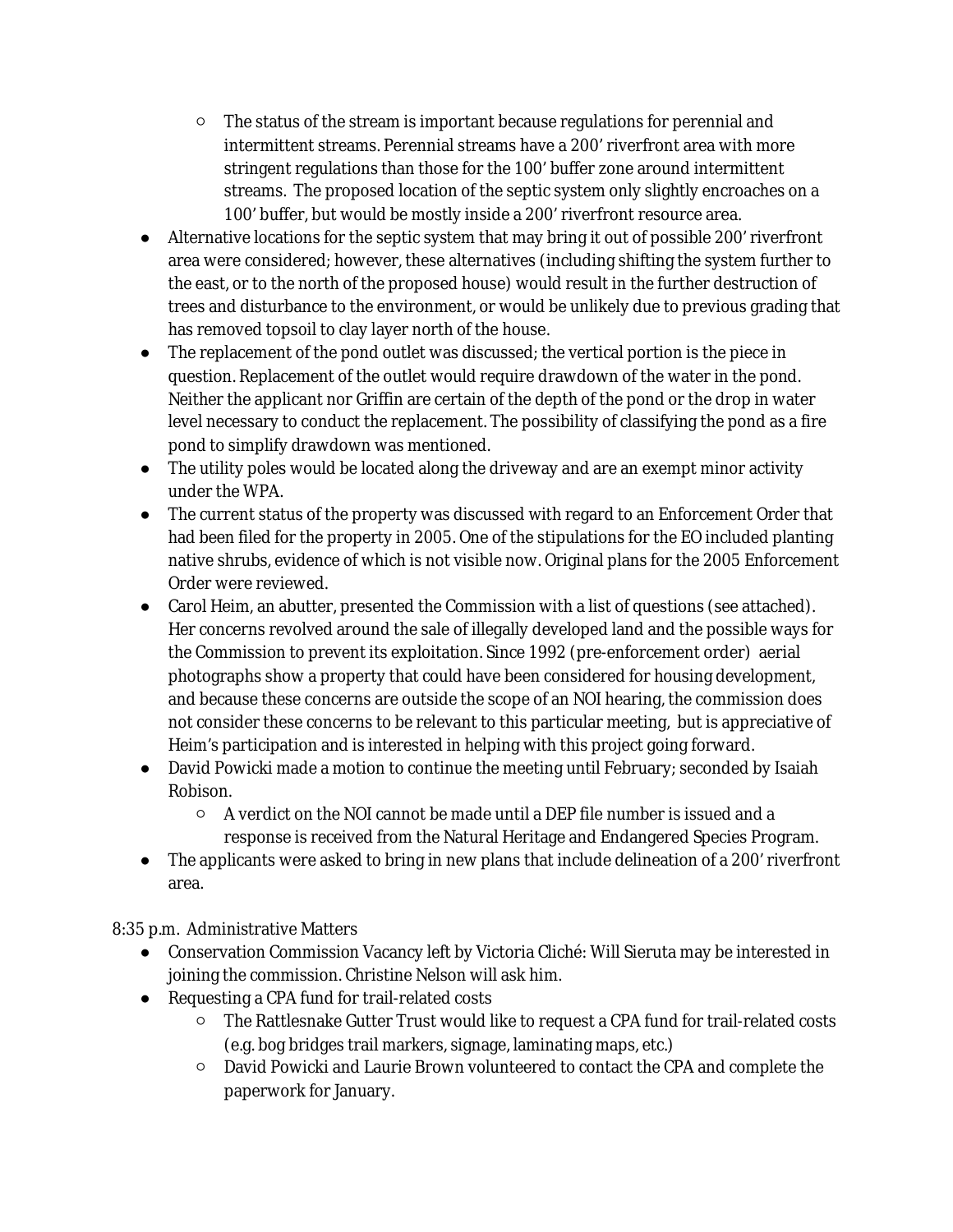- Cliff Trail on Rattlesnake Hill Trail:
	- The Leverett Trails Committee would like to close the Cliff Trail portion of the new Rattlesnake Hill Trail in order to protect nesting ravens from January - May. RGT would like to post laminated signs announcing trail closure on trail maps.
	- The Commission is concerned about setting a precedent for closing trails without an adequate framework or guidelines for when to close trails. (e.g. which species warrant protection? What kinds of hazards require closing trails?)
	- The agent will look into whether the town is liable for hazards on town land.
	- Christine Nelson made a motion to deny the request to close the trail. Seconded by David Powicki.
- FY17 Budget
	- Budget for Fiscal Year 2017 is due on January 15, 2016. A 2% deduction from FY16 was requested.
	- Foreseen costs include \$345 for MACC membership and online handbook. The ConCom budget is generally around \$5000.
	- The agent will look into the details and mechanisms for all ConCom-related accounts in order to inform the budgeting process.
- Review and vote on Rules for Hiring Outside Consultants under MGL Ch. 44 Section 53G
	- These regulations, once passed by a conservation commission, would allow the commission to require, at the expense of the applicant, an outside consultant to review a project.
	- The MACC model rules, as well as the rules in Foxborough and Rowe, were distributed for consideration. The Commission will review these models for the next meeting, when a Leverett version of these rules could be agreed upon.
	- Once a Leverett version has been drafted, it will be reviewed by the Selectboard and Chair before it is adopted.

## 9:03 p.m. Old Business

- FRCOG Building Permits- No resource issues
	- 30 Montague Rd
	- 72 Juggler Meadow Rd
	- 60 Hemenway Rd
- Update on 124 Depot Rd Vista Pruning
	- The Conservation Restriction for the Mary and David Field Conservation Area allows for vista pruning with written permission from the Grantee (i.e., the Town). The Commission sent Olivia Bernard a letter granting permission for the vista pruning as representative of the Town.
	- The Commission received an e-mail from Mary Alice Wilson of the Rattlesnake Gutter Trust detailing the procedure for activity on town land for which RGT holds the CR, which would have included consulting the Trust before permitting the activity. The procedure will be noted for future activity.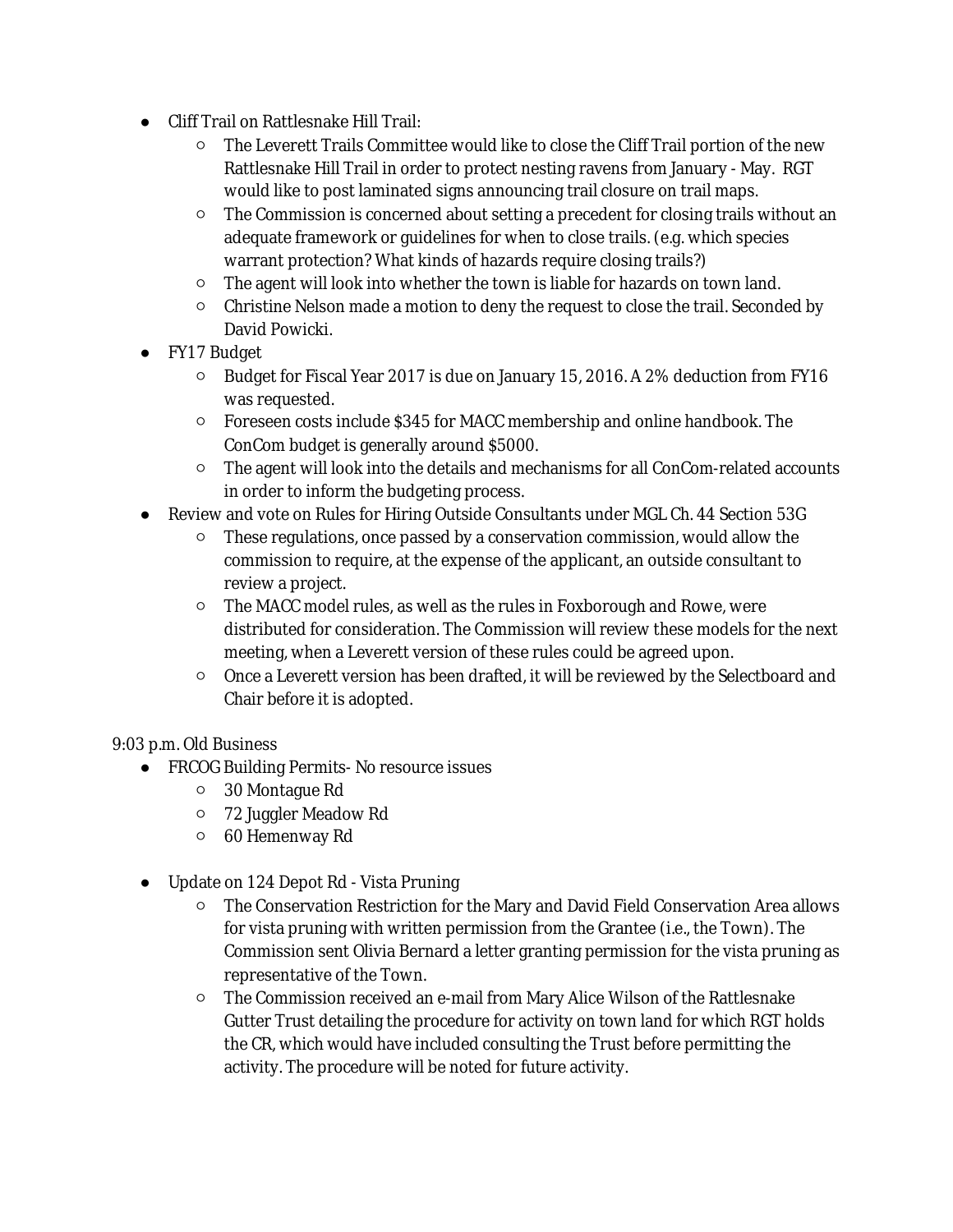9:05 p.m. New Business (Issues around Town)

- Review and Approval of Forest Cutting Plan for WD Cowls, Inc. on Rattlesnake Gutter & Dudleyville Rds; on Dudleyville & North Leverett Rds.
- Eversource Yearly Operations Plan Review and Approval
	- Eversource has submitted its Yearly Operations Plan, which details vegetation management along power lines and roadsides in Leverett. The Town has a 45-day review period from date of receipt; until December 27, 2015.
	- A notice of the YOP was placed in the December Town Newsletter, and the YOP is posted to the door of the Conservation Commission Office for public viewing.
- 17 Richardson Rd tree cutting proposal
	- Terry Kayne is interested in cutting trees near Williams Brook to increase sunlight exposure on her driveway to prevent icing over. She has been granted permission from Cowls to cut the trees (which are on Cowls property), so long as she discusses the project with the Commission first due to the proximity of the stream. She intends on attending the January meeting to discuss further.
	- The Commission would like to know more about the intended use of the timber, once cut, and whether or not Cowls could put these trees on a Forest Cutting Plan.
	- The Commission recommends that she bring a sketch of the property (including the trees, driveway, and brook, with relative distances between), as well as a formal letter from Cowls granting permission for the project. A Request for Determination of Applicability is recommended.
- Other New Business not considered as of the date of the posting of this meeting notice
	- Andrew Young suggested for the Conservation Commission to become more familiar with conservation restrictions and be more active in their protection. Commission members should walk the conservation area boundaries every year.
	- The agent will create a master list of conservation areas and their respective conservation restrictions.
- Next Meeting date: Monday, January 4 at 7:30 pm. The public hearing for 5 Amherst Rd will be continued at 7:45 p.m.
- Meeting was adjourned at 9:28 p.m. (motion made by Christine Nelson, seconded by Laurie Brown).